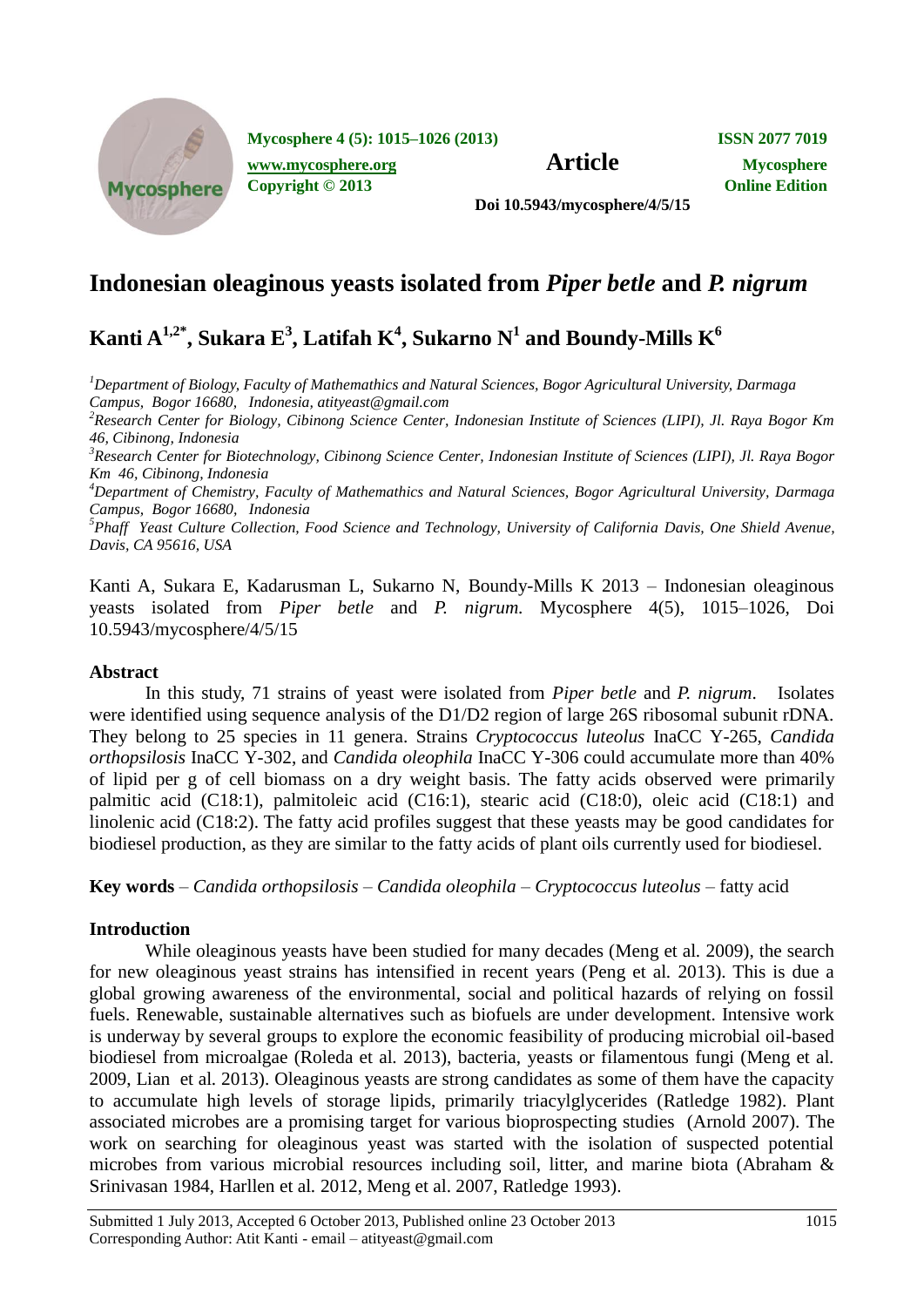A small number of oleaginous yeast species have been examined to date. These include basidiomycetous yeast species *Cryptococcus albidus, C. curvatus, C. magnus, C. terreus, Guehomyces pullulans, Rhodosporidium diobovatum, R. toruloides, R. colostri, R. glutinis, R. gramins, R. mucilaginosa* and *Trichosporon guehoae,* and ascomycetous yeast species *Lipomyces lipofer, L. starkeyi, L. tetrasporus*, and *Yarrowia lipotica* (Wu et al*.* 2010, Lin et al*.* 2011). Several researchers have recently reported discovery of new oleaginous species (Lian et al*.* 2013, Huang et al*.* 2013, Wang et al*.* 2013), whose genetic and physiological diversity will aid in development of industrially viable biofuels technologies. Oleaginous yeasts belong to many taxonomic clades, with some clades such as *Lipomyces/Myxozyma* being rich in oleaginous species.

Oleaginous yeast are clearly polyphyletic. Of the 1500 known yeast species, most have never been examined to determine whether they are oleaginous. Furthermore, only 5% of yeast species have been described (Cowan 2000). A search for new oleaginous yeast strains and species should focus on traits oleaginous yeasts have in common. Because many of these species were isolated from plant surfaces (Clément-Mathiu et al. 2008) and soil (Kitcha & Cheirsilp 2011, Saengea et al. 2011) we chose to focus first on plant surface-associated yeasts.

Yeasts inhabit various ecological niches including living plant, animal, deteriorated wood, soil, litter, and water (Spencer & Spencer 1997). A search for new oleaginous yeasts is best carried out utilizing skills of both the taxonomist and the biochemist. Yeasts isolated from plant surfaces often are able to utilize a broad variety of carbon sources (Kurtzman & Fell 2011), which makes these species valuable for conversion of plant biomass hydrolysates to biofuels.

*Piper betle* and *P*. *nigrum* are plants native to South and South East Asia that are used traditionally in cooking, medicine or stimulants, and are high in phenolic compounds. The microorganisms associated with this plant could have unique physiological properties. Aravind et al*.* (2009) isolated 74 strains of bacteria from these two plant species, demonstrating that this plant supports significant microbial diversity on the plant surface. We used conventional staining techniques to rapidly identify potential oleaginous yeasts including the Sudan Black staining technique for observing intracellular lipid bodies (Thakur et al*.* 1989), and Nile Red fluorescence staining of lipid bodies (Kimura et al*.* 2004).

#### **Materials & Methods**

#### **Yeast strains**

The 71 yeast strains were used in this study were obtained from stem, leaf and flower of *P. betle* and fruit of *P. nigrum* which were collected from Bali (S 08<sup>°</sup>21'44.8", E 114°41'00.1") and West Java (S 06°.35'54.2", E 106∘47'48.7"), Indonesia. Methods for isolation, maintenance and preservation were carried out based on methods developed by Kurtzman & Fell (2011). Yeast were isolated by dilution, direct inoculation, membrane filter, and ballistospore fall-methods by using isolation medium containing (in g/L) : malt extract 50, agar 20 and chloramphenicol 0.5 (MEA agar). The Yeast Malt Extract (YM) medium containing (in g/L) : glucose 10, yeast extract 3, malt extract 3, and agar 20 were used as a growth medium. Molecular identification was determined by sequence analysis. D1/D2 region of nuclear large-subunit ribosomal DNA was amplified and sequenced using primers NL1 (GCATATCAATAAGCGGAGGAAAAG) and NL4 (GGTCCGTGTTCAAGACGG), as described by Fell et al*.* (2000). Sequencing of D1/D2 of LSU rDNA was determined with Big Dye terminator v3.1. Cycle Sequencing Ready Reaction Kit (Applied Biosystems) following the manufacturer's instructions. The LSU gene sequences determined in this study were manually aligned with published sequences of reference strain available from the EMBL/GenBank/DDBJ databases (Altschul et al*.* 1990).

#### **Evaluation of yeast strains for oleaginous properties**

Purified strains were initially streaked onto YM plates and grown for 2 days at 28°C. Fresh colonies were then inoculated into 250-mL Erlenmeyer flasks containing 50 mL modified Pan et al. (2009) medium containing (in  $g/L$ ) : glucose 20,  $(NH_4)_2SO_4$  5,  $KH_2PO_4$  1,  $MgSO_4 \cdot 7H_2O$  0.5,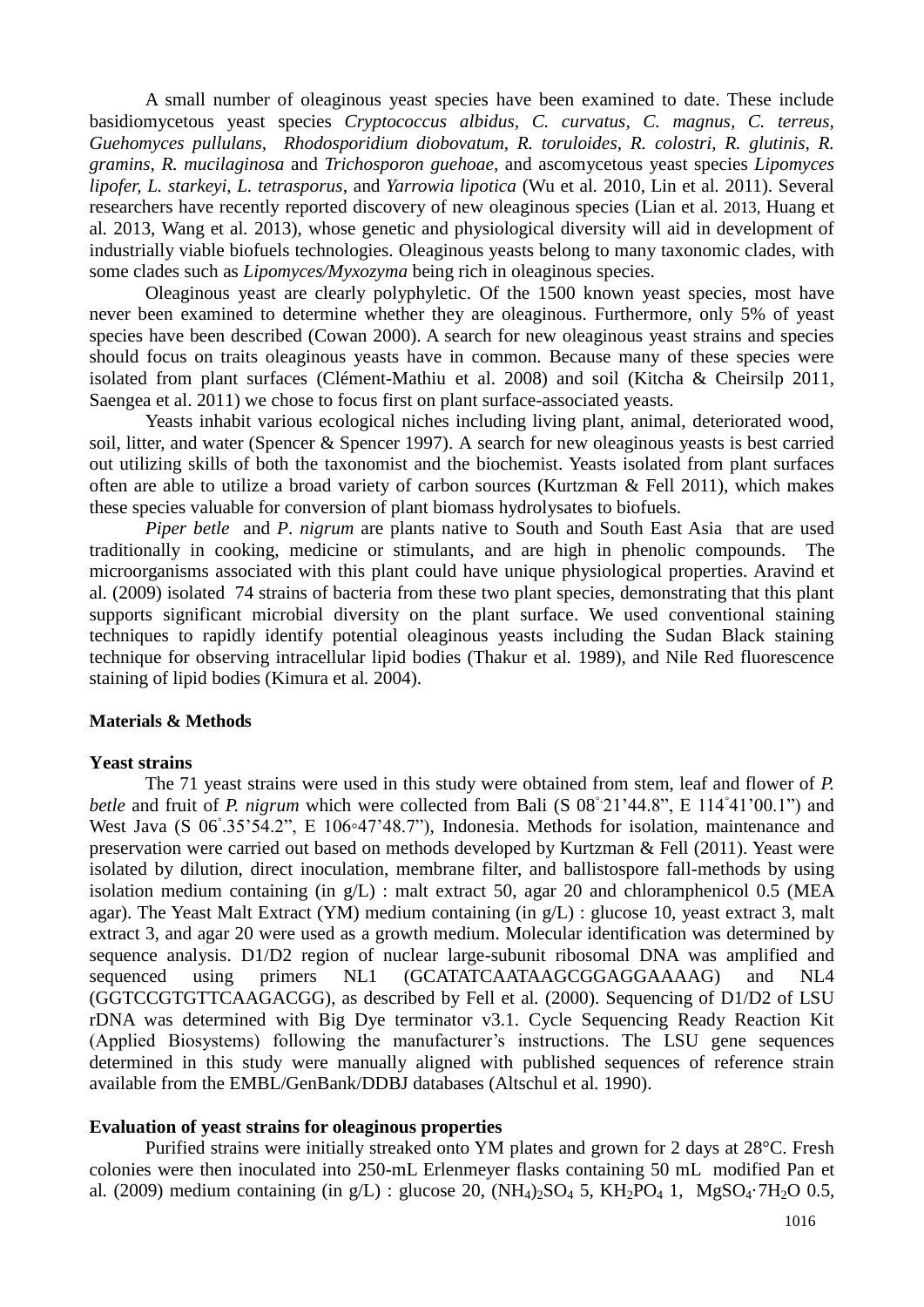and yeast extract 0.5 and grown at  $28^{\circ}$ C on a rotary shaker at 180 rpm for 2 days. This culture was used as inoculum. Five mL of inoculum were transferred to 45 mL (in a 250-mL Erlenmeyer flask) of screening medium contained of nitrogen-limited medium (in  $g/L$ ) : glucose 40, (NH<sub>4</sub>)<sub>2</sub>SO<sub>4</sub> 2,  $KH_2PO_4$  2, NaH<sub>2</sub>PO<sub>4</sub> 2, MgSO<sub>4</sub> $\cdot$ 7H<sub>2</sub>O 1.5 and yeast extract 0.5, supplemented with a 100-fold diluted trace element solution (Wu et al*.* 2010). The trace element solution contained (in g/L) : CaCl<sub>2</sub>.2H<sub>2</sub>O 4.0, FeSO<sub>4</sub>.7H<sub>2</sub>O 0.55, citric acid H<sub>2</sub>O 0.52, ZnSO<sub>4</sub>.7H<sub>2</sub>O 0.10, MnSO<sub>4</sub>.H<sub>2</sub>O 0.076, and 100 µl of 18M H<sub>2</sub>SO<sub>4</sub>. The medium was sterilized at 121 °C for 15 min (Wu et al. 2011). The culture was incubated on a rotary shaker at 180 rpm and 28°C for 5 days. Duplicate samples were analyzed for dry mass, percentages of lipids, and residual glucose as described below. The lipid concentration of yeast broth was determined from a standard curve obtained by plotting absorbance against the corresponding lipid concentration determined by the conventional method of acid hydrolysis followed by solvent extraction and gravimetric estimation. Forty mg samples were extracted with 3 ml of chloroform/methanol (1/2, v/v) by vortexing (1 min) and centrifugating at 2057g for 15 min at room temperature. The supernatants were collected and residues reextracted twice with 2 ml of chloroform/ methanol  $(1/1, v/v)$  by centrifugation as stated above. All the supernatants were pooled together, filtered with Whatman filter No. 1 (Whatman, USA), and washed with 2 ml of Milli-Q water, followed by centrifugation at 2057g for 5 min. The lower organic phases were collected and evaporated to dryness under nitrogen and total lipid contents were determined gravimetrically. To confirm lipid accumulating capacity, the Nile Red staining were also conducted following Sitepu et al*.* (2012).

#### **Determination of lipid content**

Total lipid was determined following the method of Xue et al*.* (2010). GC-17-A gas chromatography (Shimadzu, Japan) was used for raw lipid and biodiesel analysis. The GC was equipped with a DB-1ht capillary column (30 m  $\times$  0.25 mm; J&W Scientific, USA) and a flame ionizing detector (FID). The temperatures of the injector and detector were set at 350 and 360◦C, respectively. The profile of the column temperature was as follows: raised from 100 to 180◦C at 15◦C/min, raised to 230◦C at 10◦C/min, and finally raised to 330◦C at 20◦C/min and maintained for 5 min. Helium was used as the carrier gas. Heptadecanoic acid methyl ester purchased from Sigma was used as an internal standard (Nie et al*.* 2006).

#### **Determination of yeast dry mass**

Portions of 2-mL cultures were harvested by centrifugation at  $5000 \times g$  for 5 min. Harvested biomass was washed twice with 5 mL of distilled water and then dried at 60°C to constant mass. The biomass was determined gravimetrically.

#### **Lipid composition analysis**

The total lipid concentration was determined by gas chromatographic analysis of the total fatty acids directly transmethylesterified from dried cell (Kumon et al*.* 2002). One mL of 10% methanolic HCl and 0.5 ml methylene chloride were added to the dried biomass and placed at 60°C for 3 h for direct methylesterification. The reaction was stopped by the addition of 2 ml saturated NaCl solution and 1 ml hexane. The resultant methyl esters recovered in the hexane layer were then applied to a gas chromatograph (GCMS-QP 2010-Ultra; Shimadzu, Kyoto, Japan) equipped with a FAMEWAX capillary column (30 m×0.25 mm i.d., GL Science, Tokyo, Japan) under temperature programming (150–250°C at 5 °C/min increments). Peanut oil (Nacalai Tesque, Kyoto, Japan) was transmethylesterified and used as the reference material.

#### **Results**

Our study proved that *P. betle* and *P. nigrum* is also a good source for oleaginous yeasts. Numerous yeast species were isolated from various plant parts of *P. betle* and *P*. *nigrum* collected from Bali (Table 1) and from leaf and flower of *P. betle* collected from West Java (Table 2) and the list of taxa isolated (Table 3).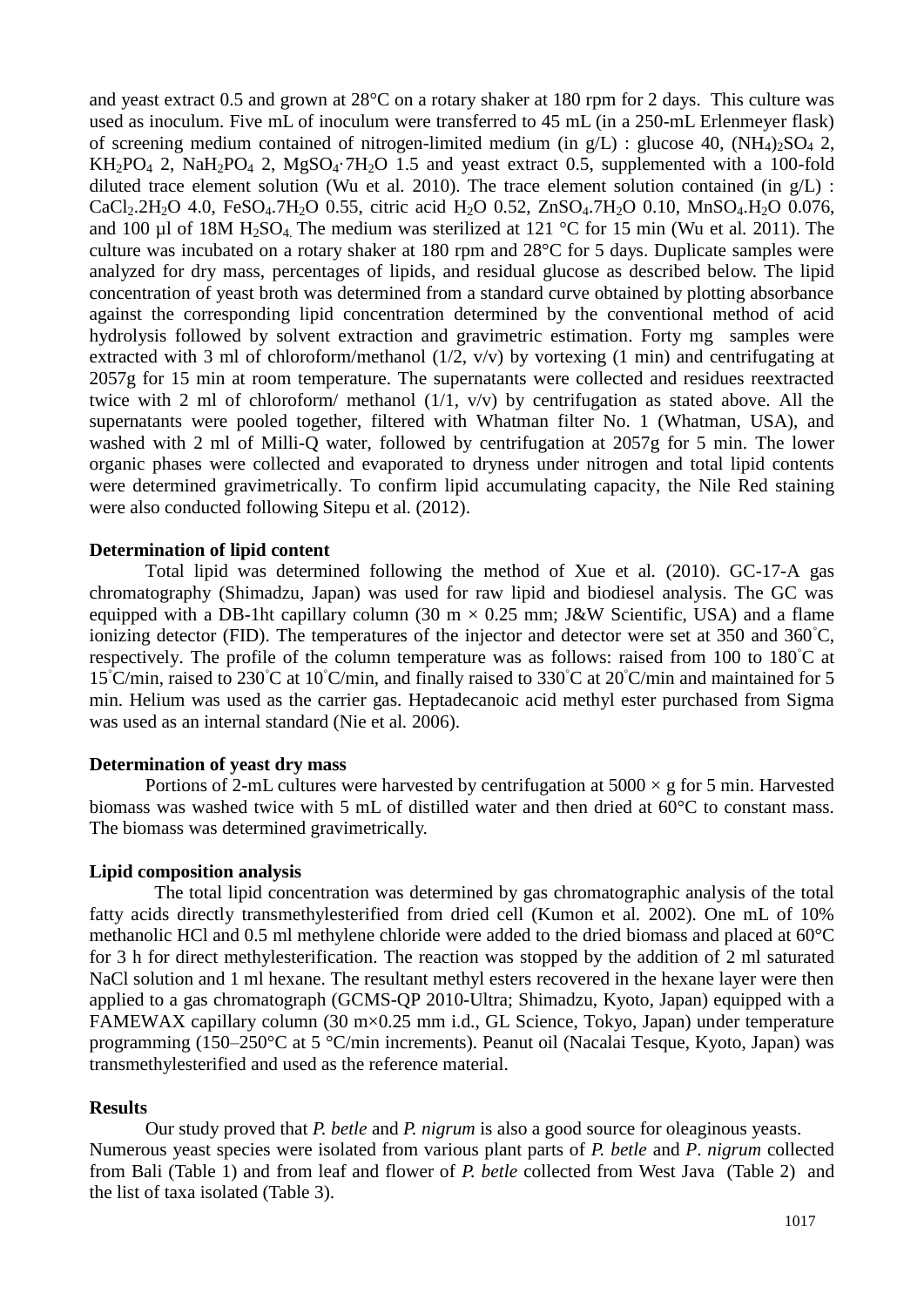

**Fig. 1 –** Morphology of *Piper betle*. A and *Piper nigrum*. B used as microbial sources, obtained from Bali and West Java, Indonesia

**Table 1** Number of genera, species and strains of oleaginous yeasts isolated from *Piper nigrum* and *P*. *betle* collected from Bali

|                     |                  | Piper nigrum             |                          | <b>Piper betle</b> |                          |                          |  |
|---------------------|------------------|--------------------------|--------------------------|--------------------|--------------------------|--------------------------|--|
| <b>Sources</b>      | No. of<br>Genera | No. of<br><b>Species</b> | No. of<br><b>Strains</b> | No. of<br>Genera   | No. of<br><b>Species</b> | No. of<br><b>Strains</b> |  |
| Flower              |                  |                          | -                        |                    |                          |                          |  |
| Fruit               |                  |                          | 6                        | -                  |                          | 28                       |  |
| Leaf                |                  |                          |                          | 6                  |                          |                          |  |
| Stem                |                  |                          |                          | 3                  | 4                        | 5                        |  |
| <b>Total Number</b> |                  | 8                        | 14                       |                    | 15                       | 33                       |  |

**Table 2** Number of species and strains of oleaginous yeasts isolated from *Piper betle* collected from West Java

| <b>Sources</b> | Piper betle   |                       |                       |  |  |  |  |
|----------------|---------------|-----------------------|-----------------------|--|--|--|--|
|                | No. of Genera | <b>No. of Species</b> | <b>No. of Strains</b> |  |  |  |  |
| Leaf           |               |                       |                       |  |  |  |  |
| Flower         |               |                       |                       |  |  |  |  |

The isolation was immediately followed by Sudan Black staining techniques to rapidly identify potential oleaginous yeast (Thakur et al*.* 1989), and sensitive intracellular lipid body quantification through determination of fluorescent intensity of accumulated lipid bodies, tryacylglycerol, using Nile Red (Kimura et al*.* 2004; Sitepu et al*.* 2012)

A total number of 71 strains were analyzed for lipid content. Out of 71 isolates analyzed, 34 of them had the ability to accumulate lipids greater than 20 % (w/w) of dry cell weight. Some of them could even accumulate more than 40%, as illustrated on Fig. 2. The accumulation of lipid varies among the genera and among strains in the species group. The range of lipid accumulation is from 5.4% (*Rhodosporidium paludigenum* InaCC Y-249) to over 42.80 % (*Cryptococcus luteolus* InaCC Y-265). Lipid production is clearly growth associated. The total biomass produced (g/L fermentation broth) varies widely from 2.5 g/L (*Debaryomyces subglobosus* InaCC Y-297) to 10.9 g/L (*Candida oleophila* InaCC Y-306).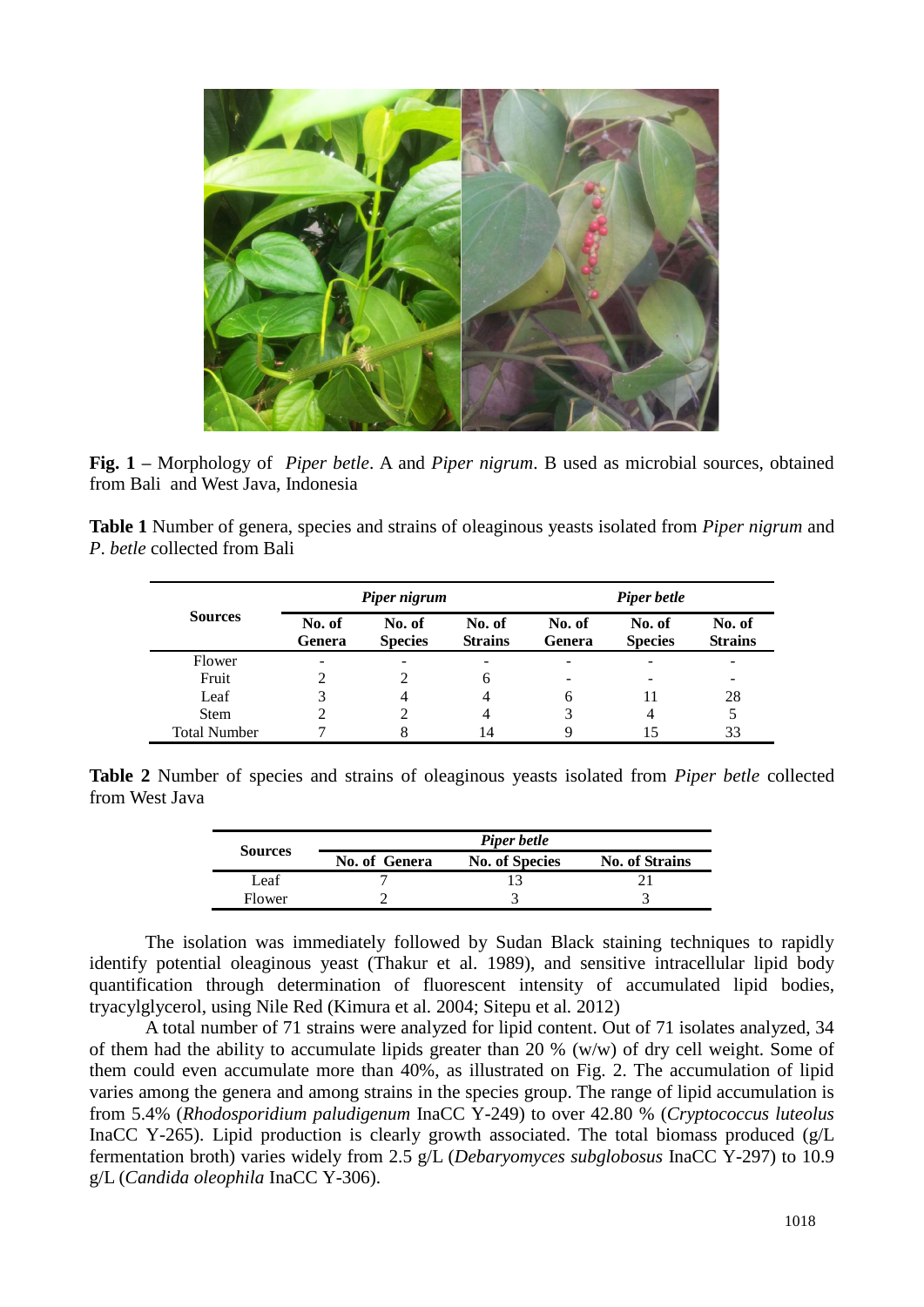| Genera          | <b>Species</b>              | <b>Strains No. Code</b>                              |  |  |  |  |
|-----------------|-----------------------------|------------------------------------------------------|--|--|--|--|
| Aureobasidium   | Aureobasidium pullulans     | InaCC Y-263                                          |  |  |  |  |
| <b>Bullera</b>  | Bullera coprosmaensis       | InaCC Y-266                                          |  |  |  |  |
| Candida         | Candida azyma               | InaCC Y-296                                          |  |  |  |  |
|                 | Candida oleophila           | InaCC Y-306                                          |  |  |  |  |
|                 | Candida orthopsilosis       | InaCC Y-302                                          |  |  |  |  |
|                 | Candida parapsilosis        | InaCC Y-303                                          |  |  |  |  |
|                 | Candida saopaulonensis      | InaCC Y-304, InaCC Y-305                             |  |  |  |  |
|                 | Candida quercitrusa         | InaCC Y-292; InaCC Y-294; InaCC Y-298; InaCC Y-257   |  |  |  |  |
| Cryptococcus    | Cryptococcus flavescens     | InaCC Y-261; InaCC Y-262; InaCC Y-264                |  |  |  |  |
|                 | Cryptococcus laurentii      | InaCC Y-278                                          |  |  |  |  |
|                 | Cryptococcus luteolus       | InaCC Y-265                                          |  |  |  |  |
|                 | Cryptococcus rajasthanensis | InaCC Y-248                                          |  |  |  |  |
|                 | Cryptococcus taeanensis     | InaCC Y-268; InaCC Y-289                             |  |  |  |  |
|                 |                             | InaCC Y-275; InaCC Y-281; InaCC Y-291; InaCC Y-286;  |  |  |  |  |
|                 | Cryptococcus sp.            | InaCC Y-287                                          |  |  |  |  |
| Debaryomyces    | Debaryomyces hansenii       | InaCC Y-293; InaCC Y-295; InaCC Y-301                |  |  |  |  |
|                 | Debaryomyces subglobosus    | InaCC Y-297; InaCC Y-299; InaCC Y-256                |  |  |  |  |
|                 | Debaryomyces fabryi         | $InaCC$ Y-300                                        |  |  |  |  |
| Pseudozyma      | Pseudozyma aphidis          | InaCC Y-273; InaCC Y-288                             |  |  |  |  |
|                 | Pseudozyma hubeiensis       | InaCC Y-277; InaCC Y-274; InaCC Y-282; InaCC Y-240;  |  |  |  |  |
|                 |                             | InaCC Y-283; InaCC Y-270                             |  |  |  |  |
|                 | Pseudozyma rugulosa         | InaCC Y-267; InaCC Y-269; InaCC Y-290                |  |  |  |  |
| Rhodosporidium  | Rhodosporidium paludigenum  | InaCC Y-231; InaCC Y-235; InaCC Y-236; InaCC Y-      |  |  |  |  |
|                 |                             | 249; InaCC Y-234; InaCC Y-247; InaCC Y-246; InaCC Y- |  |  |  |  |
|                 |                             | 280; InaCC Y-238; InaCC Y-242; InaCC Y-245; InaCC    |  |  |  |  |
|                 |                             | Y-252; InaCC Y-254; InaCC Y-259                      |  |  |  |  |
| Rhodotorula     | Rhodotorula sp.             | $InaCC$ Y-279                                        |  |  |  |  |
| Sporidiobolus   | Sporidiobolus ruineniae     | InaCC Y-232; InaCC Y-233; InaCC Y-237; InaCC Y-250;  |  |  |  |  |
|                 |                             | InaCC Y-239; InaCC Y-241; InaCC Y-243; InaCC Y-244;  |  |  |  |  |
|                 |                             | InaCC Y-251; InaCC Y-253; InaCC Y-255                |  |  |  |  |
| Sporobolomyces  | Sporobolomyces poonsookiae  | InaCC Y-258                                          |  |  |  |  |
| Wickerhamomyces | Wickerhamomyces anomalus    | InaCC Y-260                                          |  |  |  |  |
|                 |                             |                                                      |  |  |  |  |

**Table 3** List of genera, species and Indonesian Culture Collection (InaCC) strain number of oleaginous yeasts isolated from *Piper nigrum* and *P*. *betle* of Bali and West Java, Indonesia



**Fig. 2** – The accumulation of lipid (% , w/w; g of lipid per dry 100 g of cell biomass) and the production of cell biomass (dry weight in g/L of cultural broth) by 71 strains of oleaginous yeasts isolated from *Piper nigrum* and *P. betle* obtain from Bali and West Java, Indonesia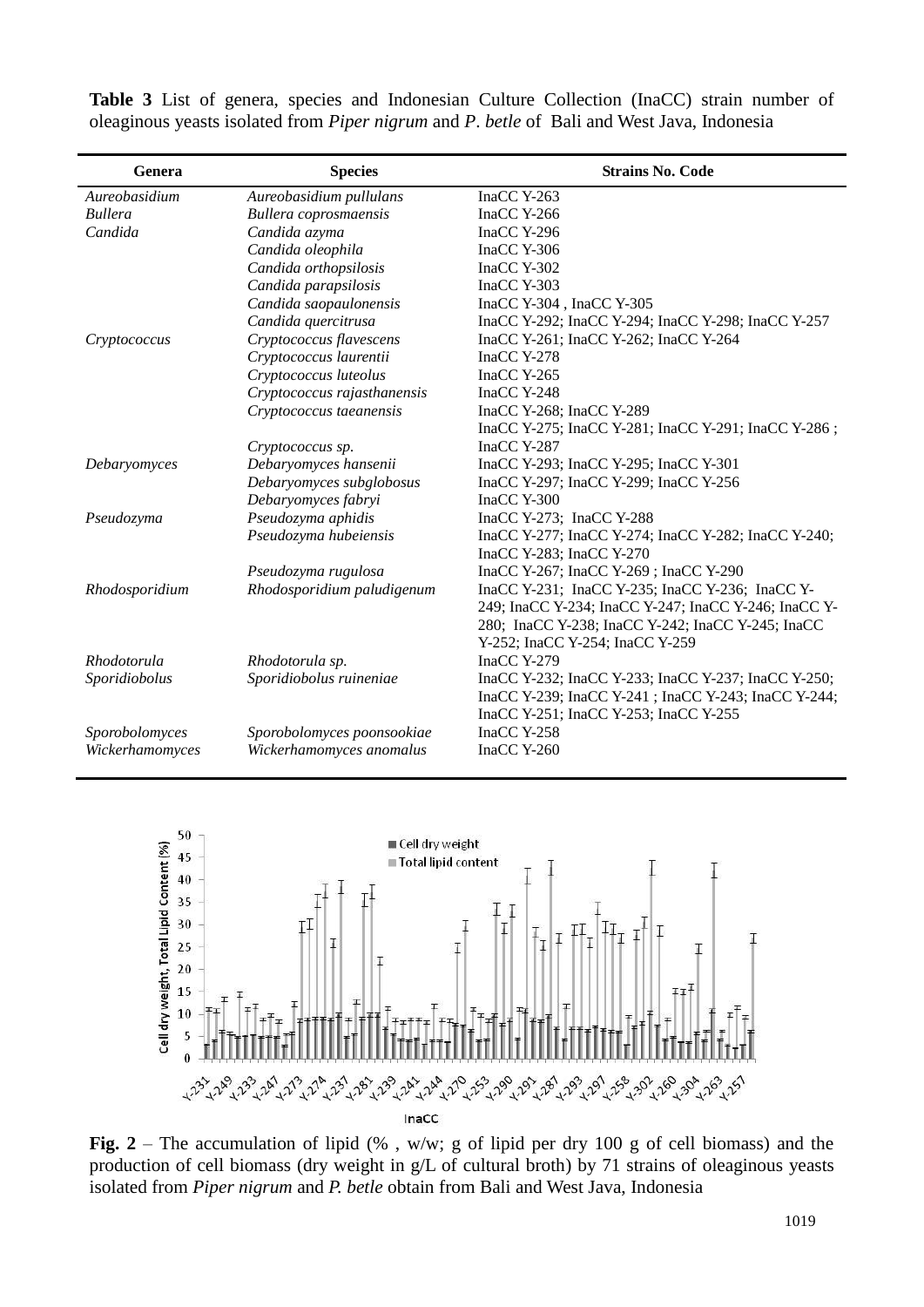Production of biomass and the accumulation of lipid were diverse among species of the same genus and even strains of the same species. The range of biomass production and lipid accumulation for *Debaryomyces* are illustrated in Fig. 3, while the range of biomass production and accumulation of lipid for *Rhodosporidium* is illustrated in Fig. 4, for *Sporodiobolus* in Fig. 5, and for *Pseudozyma* is in Fig. 6.



**Fig. 3** – The accumulation of biomass and lipid by strains of the genus *Debaryomyces*



**Fig. 4** – The accumulation of biomass and lipid by strains within the genus *Rhodosporidium*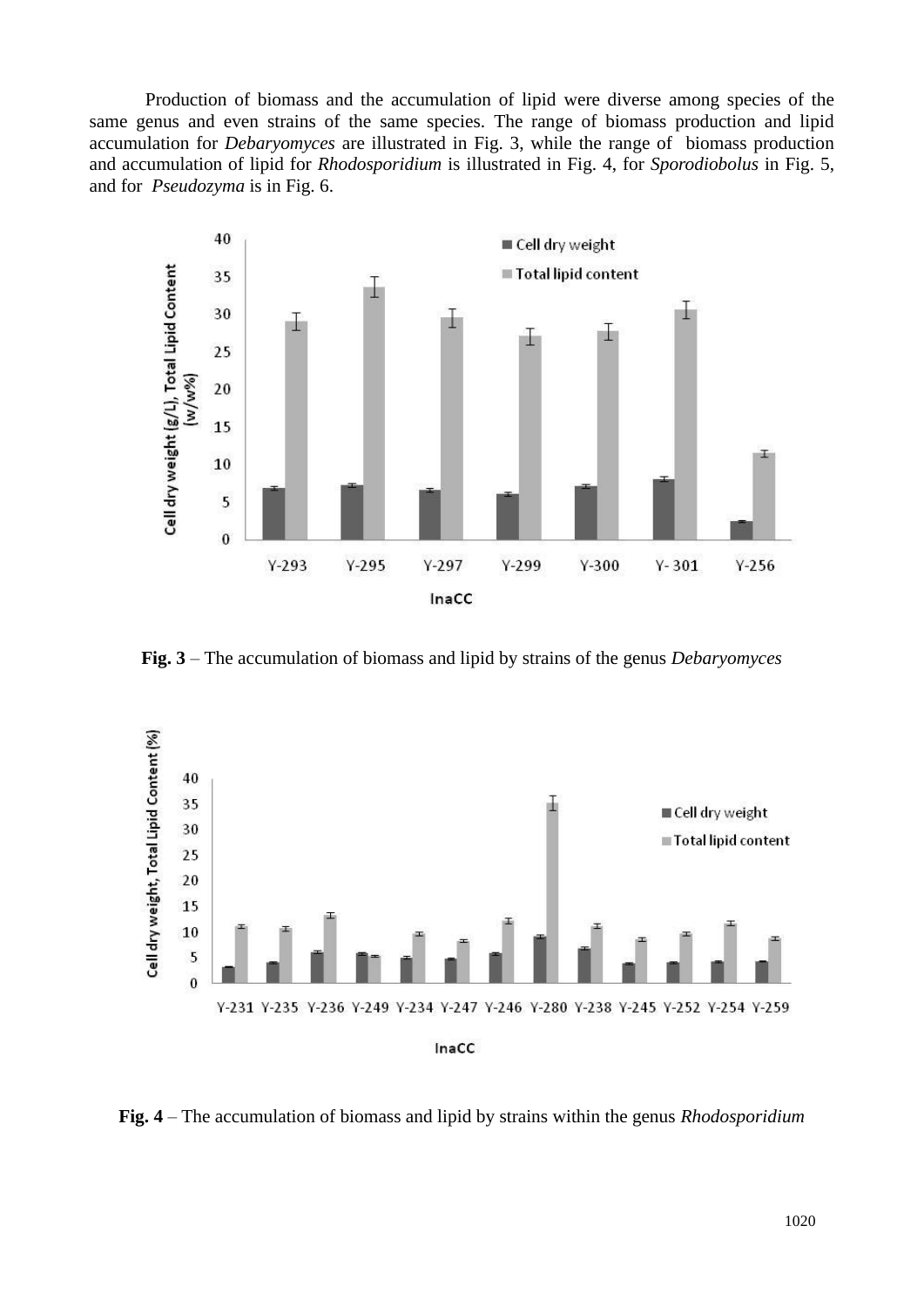

**Fig. 5** – The accumulation of biomass and lipid by strains within the genus *Sporodiobolus*



**Fig. 6** – The accumulation of biomass and lipid by strains within the genus *Pseudozyma*

The lipid content of strains of the same species or genus was quite variable. Two out of ten strains of *Candida* were able to accumulate lipid more than 40% of dry cell weight, namely *Candida azyma* InaCC Y-296 and *Candida oleophila* InaCC Y- 306. The remaining eight strains were poorer at lipid accumulation. Among 13 strains of *Cryptococcus* only one strain, *Cryptococcus luteolus* InaCC Y-265 could accumulate more than 40% lipid. The remaining 12 strains accumulated lipid from 8.9 to 37.38%. Six out of seven *Debaryomyces* strains were able to accumulate lipid between 27 and 33%. The lipid accumulation by *Pseudozyma* are similar to *Candida* and *Cryptococcus*. Meanwhile, *Rhodosporidium paludigenum* InaCC Y-280 has the ability to produce 35% lipid, but the remaining strains have low capability in accumulating lipid. No strain of *Sporidiobolus ruineniae* was a good lipid accumulator (Fig. 5).

GC-MS analysis showed that most of the lipid is composed of C 18:1 and C 18:0 (Table 4), indicating that *Bullera coprosmaensis* InaCC Y-266, *Cryptococcus luteolus* InaCC Y-265, *Candida orthopsilosis* InaCC Y-302 and *Candida oleophila* InaCC Y-306 are good candidates for biofuel development.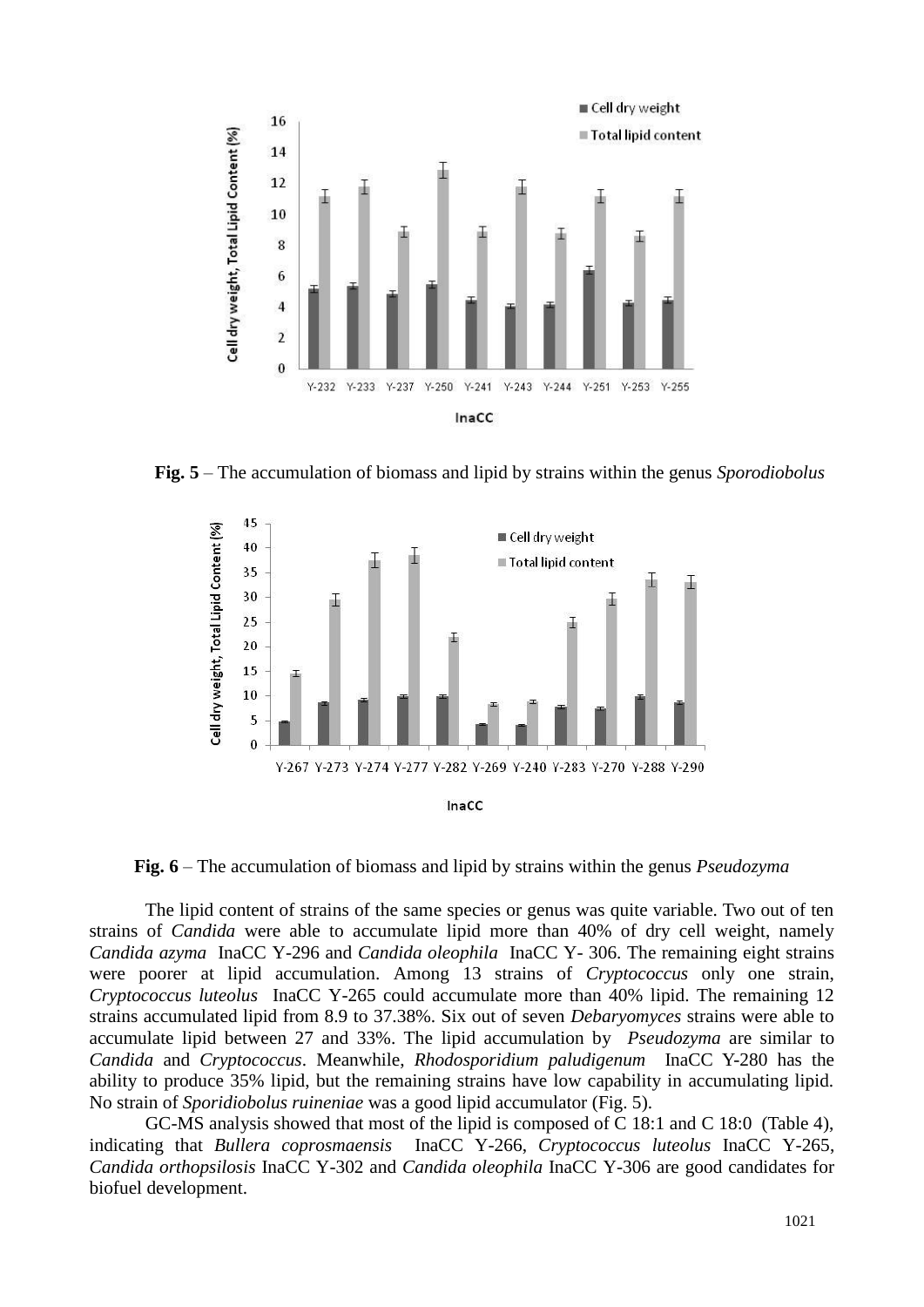**Table 4** Lipid composition of selected oleaginous yeasts

| <b>Strains code</b> | <b>Total</b><br>lipid<br>$\binom{0}{0}$ | Dry<br>weight<br>(g/L) | Relative fatty acid composition $(\%$ , wt/wt) |                 |      |                |              |      |      |      |      |
|---------------------|-----------------------------------------|------------------------|------------------------------------------------|-----------------|------|----------------|--------------|------|------|------|------|
|                     |                                         |                        | 14:0                                           | 16:0            | 16:1 | 18:0           | 18:1         | 18:2 | 18:3 | 20:0 | 22:0 |
|                     |                                         |                        |                                                | <b>Palmitic</b> |      | <b>Stearic</b> | <b>Oleic</b> |      |      |      |      |
| InaCC Y-302         | 42.78                                   | 5.8                    | 1.3                                            | 18.9            | 6.9  | 17.2           | 38.4         | 11.3 | 1.6  | 1.9  | 1.2  |
| InaCC Y-306         | 42.23                                   | 5.9                    | 1.1                                            | 16.9            | 7.2  | 24.3           | 41.6         | 6.9  | 1.1  |      | 1.3  |
| $InaCC$ Y-265       | 42.80                                   | 5.8                    | 1.1                                            | 16.9            | 7.2  | 24.3           | 38.5         | 6.9  | 1.1  | 1.1  | 1.3  |
| $InaCC$ Y-266       | 40.98                                   | 5.7                    | $\overline{\phantom{0}}$                       | 14.8            | 6.9  | 19.8           | 47.4         | 5.8  | 1.3  | 1.2  | 1.3  |

\*The lipid content was measured after 72 hours cell cultivation

#### **Discussion**

We report here our preliminary work on isolation and identification of yeast associated with *P*. *betle* and *P. nigrum* (Fig.1). A number of microbial strains grow in association with *P*. *nigrum* and *P*. *betle*. Those two plants species are known as important medicinal plants. The plants are rich in phenolic substances and traditionally used widely in Asia. Aravind et al. (2009, 2010) demonstrated that diverse bacterial species are associated with *P. betle* and *P. nigrum*, some of which produce valuable bioactives. Our study clearly indicates that several physiologically and economically important strains of yeast could also be isolated from phenolic rich plant species including *P. bettle* and *P. nigrum*.

A small number of yeast species have been the subject of study for oil production, most notably *Yarrowia lipolytica* (reviewed in Beopoulos et al. 2008), which is the subject of numerous patents and whose genome has been sequenced. Yeasts have been intensively explored for their potential in conversion of lignocellulosic hydrolysates to oil for biodiesel (Meng et al. 2009).

Overall, this study indicates that plant associated microbes are an important genetic resource for future biofuel development. Furthermore, many species, and many strains per species, must be examined to identify strains with desirable properties such as lipid accumulation and biomass production.

Oleaginous yeast strains have been obtained from diverse habitats including soil, leaf litter, fish gill, and microalgae (Starkey 1946, Li et al. 2007, Pan et al. 2009, Kitcha & Cheirsilp 2011, reviewed in Meng et al. 2009).

*Rhodosporidium* is quite ubiquitous, having been isolated from soil, herbaceous plants, silage, sea water, wood, woodchips, leaf, pine cone, plant litter, and air (Hamamoto et al. 2002). Li et al. (2007), studied oleaginous yeast *Rhodosporidium toruloides* Y4, using fed-batch culture cultivation after 25 days, obtained a biomass yield of 151.5 g  $l^{-1}$  and lipid content of 48% (w/w). When grown in pilot-scale fed-batch cultures in a 15-l stirred-tank fermentor for 134 h the biomass obtained was even higher (106.5 g  $l^{-1}$ ) and lipid production of 0.54 g  $l^{-1}h^{-1}$ . Important process parameters were culture media manipulation, and nutrient feeding mode.

Strains of species in the genus *Sporidiobolus* have also been isolated from leaf of *Malpigea coccigera*, garden soil, dead leaf *Mangifera indica*, leaf of lemon and basidiocarps of *Myxarium nucleatum* (Valerio et al. 2002). Libkind et al. (2008) evaluated the potential of strains within the family *Sporidiobolales* to produce fatty acids. They found that while the total fatty acid content of their strains was not in the oleaginous range, certain yeasts did produce valuable metabolites including omega-3 fatty acids. Furthermore, altering the growth medium greatly affected the relative abundance of fatty acids. Further investigation of our yeasts is needed to determine if they also share these valuable properties. The red yeasts, especially members of genus *Rhodotorula*, have been a target to study the metabolism of fatty acids synthesis, and studies of the link between taxonomic position, lipid accumulation properties, and environmental source (Libkind et al. 2008).

The strain *Pseudozyma hubeiensis* InaCC Y-277 accumulated 38.57 % lipid by cell dry weight. This genus is known for industrial application such as production of itaconic acid (US Patent 7,479,381), biocontrol of plant pathogens (WO Patent WO/2011/151,819), and oil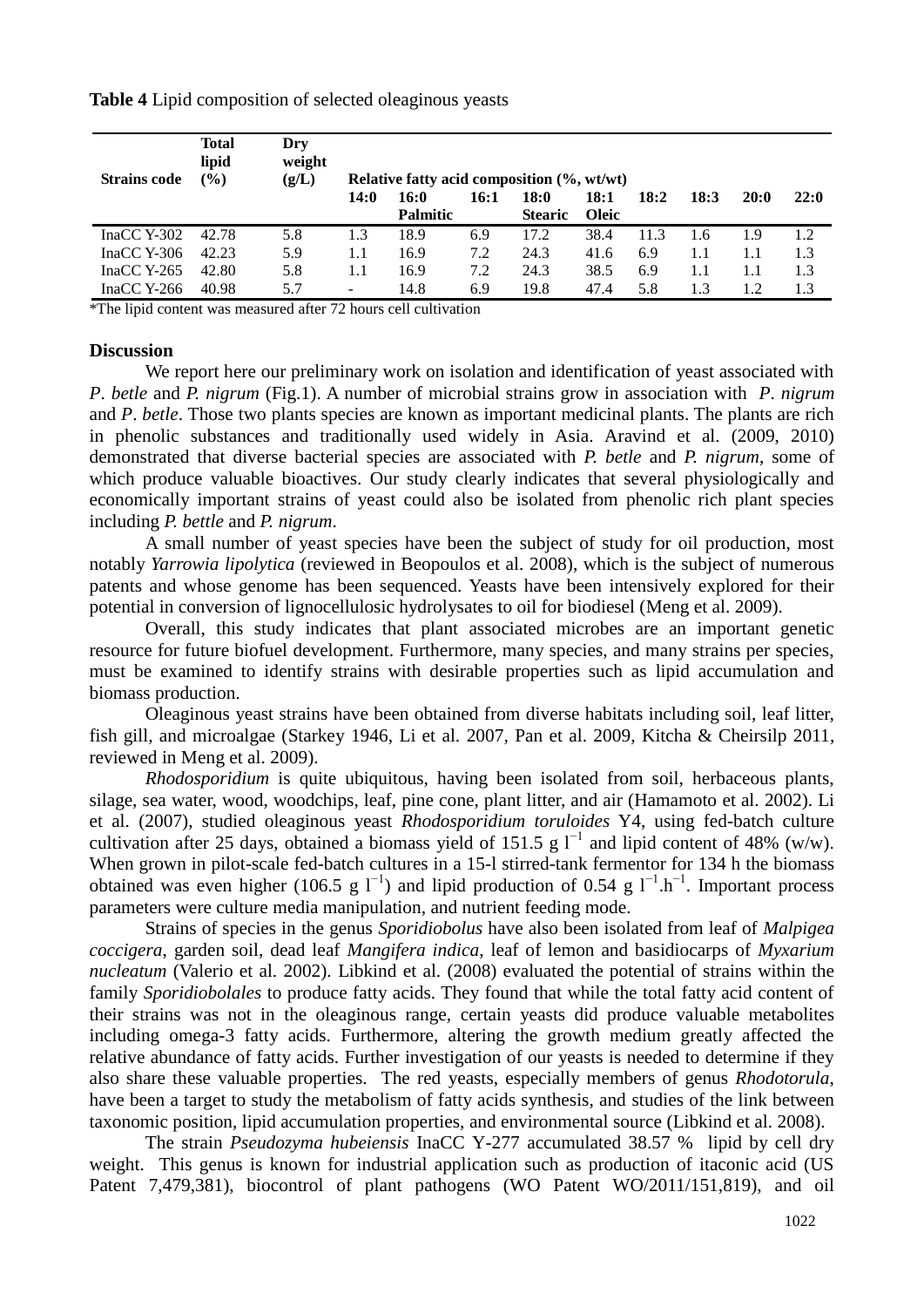production (US Patent App. 13/224,326). Morita et al. (2011) recently published a description of a novel yeast, *Pseudozyma churashimaensis*, isolated from sugarcane in Okinawa, Japan. This novel strain produced novel substances including glycolipid biosurfactants, a mixture of mannosylerythritol lipids (MELs), and tri-acetylated derivative (MEL-A2).

*Cryptococcus* is a polyphyletic genus, with species residing in five orders within Basidiomycota. Oleaginous *Cryptococcus* species are known within three of these orders. We isolated several strains of *Cryptococcus* that accumulated high levels of intracellular lipid. Strain *Cryptococcus luteolus* InaCC Y-248 accumulated 42.80 % lipid (w/w) with total biomass of 9.6 g (dry weight) per L of culture. The lipid accumulating capability of *Cryptococcus*, especially *Cryptococcus curvatus* O3 is well documented (Zhang et al. 2011). Using glucose and varying nitrogen sources, grown in shake flasks at 30°C, this strain was able to achieved 51.8 kg m3, with lipid content of about 651 g/kg. When the yeast was grown in a 30 L stirred fermentor for 185 h, it produced a cellular biomass containing lipid with lipid productivity of  $104.1 \text{ kg m}^3$ . Lipid composition was mainly palmitic acid, stearic acid, oleic acid, and linoleic acid, and hence *Cryptococcus curvatus* O3 was proposed as oleaginous yeast for biofuel feedstock.

Seven strains within the species *Debaryomyces* were isolated. Most species within this genus efficiently assimilate glycerol (Kurztman & Fell 2011), a by product of biodiesel production. Utilization of this by product is a desirable trait for biodiesel production.

Processes have been developed to utilize yeasts for conversion of wastewater to valueadded products (Chen et al. 2012). The well known oleaginous yeasts *Lipomyces starkeyi*  (Angerbauer et al. 2008), *Cryptococcus curvatus* (Chi et al. 2011), and *Rhodotorula glutinis* (Xue et al. 2008) are examples of this. Several organic substances such as volatile fatty acids were converted to phenolic compounds by the oleaginous yeast *Cryptococcus albidus* (Fei et al. 2011). The ability of several yeasts such as *Trichosporon coremiiforme* to assimilate volatile organic substances could be an important trait for treatment of wastewater containing alcohols (Xue et al. 2012), which implies that exploration of yeasts from several biotopes is worthwhile.

Microbial culture conditions affect lipid composition, and amount of lipid accumulated inside the cell. Culture conditions can be manipulated for optimization of yeast cell biomass production and lipid accumulation (Chi et al. 2011, Wu et al. 2010, Jin et al. 2012, Li et al. 2007). The information on fatty acid synthesis pathways and effects of culture conditions on lipid accumulation have been generated primarily from intensive studies of two oleaginous yeast species: *Yarrowia lipolytica* (reviewed in Beopoulos et al. 2009) and *Rhodotorula glutinis* (Xue et al. 2008).

Storage lipids are located primarly in lipid bodies (Nielsen 2009). The amount of accumulated lipid is affected by multiple factors include carbon source, C/N, C/P, and C/S ratios (Wu et al. 2011) and other abiotic factor such as dissolved oxygen, temperature, growth stage, and genetic characters (Meng et al. 2009), and we observed *Cryptococcus luteolus* InaCC Y-265, *Candida orthopsilosis* InaCC Y-302, and *Candida oleophila* InaCC Y-306 accumulated high lipid when grown aerobically at 30<sup>o</sup>C after 5 days cultivation.

The fatty acids observed (Table 4) were primarily palmitic acid (C18:1), palmitoleic acid (C16:1), stearic acid (C18:0), oleic acid (C18:1) and linolenic acid (C18:2) The fatty acid profiles suggest that these yeasts may be good candidates for biodiesel production, as they are similar to the fatty acids of plant oils currently used for biodiesel (Meng et al. 2007).

There are four foci of microbial lipid research: finding novel oleaginous microbes with high TAG accumulating capacity, obtaining lignocellulosic based microbial biodiesel (Yu et al. 2011, Gong et al. 2012), microbial mediated transesterification (Lai et al. 2005), and searching for novel lipid species with pharmaceutical activities. Discovery of novel oleaginous yeasts will further enhance our knowledge in these areas. Our observations indicate that additional yeast species including *Bullera coprosmaensis* and *Pseudozyma hubeiensisis* are also promising for future biofuel industry. Discovery of these new oleaginous species is an important step in developing new knowledge in these areas.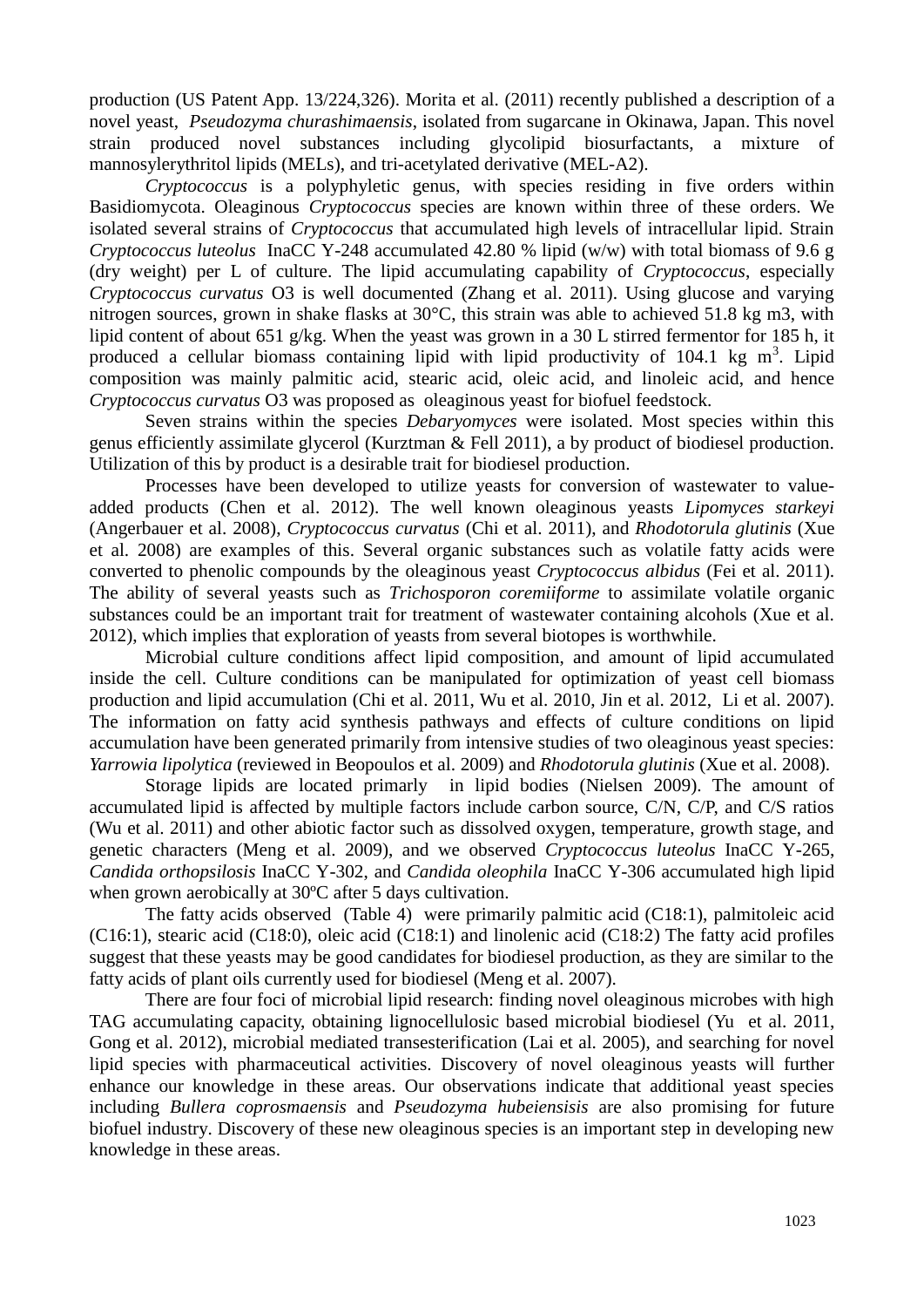#### **Acknowledgements**

The authors gratefully acknowledge the encouragement and support of The Indonesian Institute of Sciences and The Ministry of Science Technology for providing the research grant, and to Ms. Beatrix Kurnia Gasong, Ms. Immaculata Ayu Siwi, Ms. Yeni Yuliani and Ms. Anis Mutirani for laboratory analyses.

## **References**

- Abraham MJ, Srinivasan RA. 1984 Lipid and fatty acid composition of selected fungi grown on whey medium. Jurnal of Food Sciences 49, 950–951.
- Altschul S, Gish W, Miller W, Myers E, Lipman D. 1990 Basic local alignment search tool. Journal of Molecular Biology 215(3), 403–410. [doi:](http://en.wikipedia.org/wiki/Digital_object_identifier)[10.1016/S0022-2836\(05\)80360-2](http://dx.doi.org/10.1016%2FS0022-2836%2805%2980360-2).
- Angerbauer C, Siebenhofer M, Mittelbach M, Guebitz GM. 2008 Conversion of sewage sludge into lipids by *Lipomyces starkeyi* for biodiesel production. Bioresource Technology 99, 3051-3056.
- Aravind R, Eapen SJ, Kumar A, Dinu A, Ramana KV. 2010 Screening of endophytic bacteria and evaluation of selected isolates for suppression of burrowing nematode (*Radopholussimilis* Thorne) using three varieties of black pepper (*Piper nigrum* L). Crop Protection 29, 318–324.
- Aravind R, Kumar A, Eapen SJ, Ramana KV. 2009 Endophytic bacterial flora in root and stem tissues of black pepper (*Piper nigrum* L.) genotype: isolation, identification and evaluation against *Phytophthora capsici.* Letters in Applied Microbiology [48\(1\),](http://onlinelibrary.wiley.com/doi/10.1111/lam.2009.48.issue-1/issuetoc) 58–64.
- Arnold AE. 2007 Understanding the diversity of foliar endophytic fungi: progress, challenges, and frontiers. Fungal Biology Reviews 2, 51–56.
- Beopoulos A, Mrozova Z, Thevenieau F, Le Dall MT, Hapala I, Papanikolaou S, Chardot L, Nicaud J. 2008 – Control of Lipid Accumulation in the Yeast *Yarrowia lipolytica.* Applied and Environmental Microbiology 74(24), 77–79.
- Chen X, Huang C, Xiong L, Chen X, Chen Y, Long-long Ma L. 2012 Oil production on wastewaters after butanol fermentation by oleaginous yeast *Trichosporon coremiiforme*. DOI:<http://dx.doi.org/10.1016/j.biortech.2012.05.023>.
- Chi Z, Zheng Y, Jiang A, Chen S. 2011 Lipid production by culturing oleaginous yeast and algae with food waste and municipal wastewater in an integrated process. Applied Biochemistry and Biotechnology 165, 1–12.
- Clément-Mathiu G, Chain F, Marchand F, Bélanger RR. 2008 Leaf and powdery mildew colonization by glycolipid-producing *Pseudozyma* species. Fungal ecology 1, 69 –77.
- Cowan DA. 2000. Microbial genome: the untapped resources. Trend in Biotechnology 18, 14–16.
- Fei Q, Chang HN, Shang L, Choi J, Kim NJ, Kang JW. 2011 The effect of volatile fatty acids as a sole carbon source on lipid accumulation by *Cryptococcus albidus* for biodiesel production. Bioresources Technology 102, 2695–2701.
- Fell JW, Boekhout T, Alvaro Fonseca A, Scorzetti G, Statzell-Tallman A. 2000 Systematics of basidiomycetous yeasts as determined by large-subunit rDNA D1/D2 domain sequence analysis. International Journal of Systematic and Evolutionary Microbiology 50, 1351– 1371.
- Gong Z, Qian W, Hongwei S, Cuimin H, Guojie J, Zangbao Z. 2012 Co-fermentation of Cellobiose and Xylose by *Lipomyces starkeyi* for lipid production. Bioresources Technology 117, 20–24.
- Hamamoto M, Takahiko T, Tamura M. 2002 Systematic study of basidiomycetous yeasts evaluation of the ITS regions of rDNA to delimit species of the genus *Rhodosporidium*. FEMS Yeast Research 2, 409–413.
- Harllen SA, João P.L. Tozzi , César R.F. Terrasan, Bettiol W. 2012 Endophytic microorganisms from coffee tissues as plant growth promoters and biocontrol agents of coffee leaf rust. Biological Control 63, 62–67.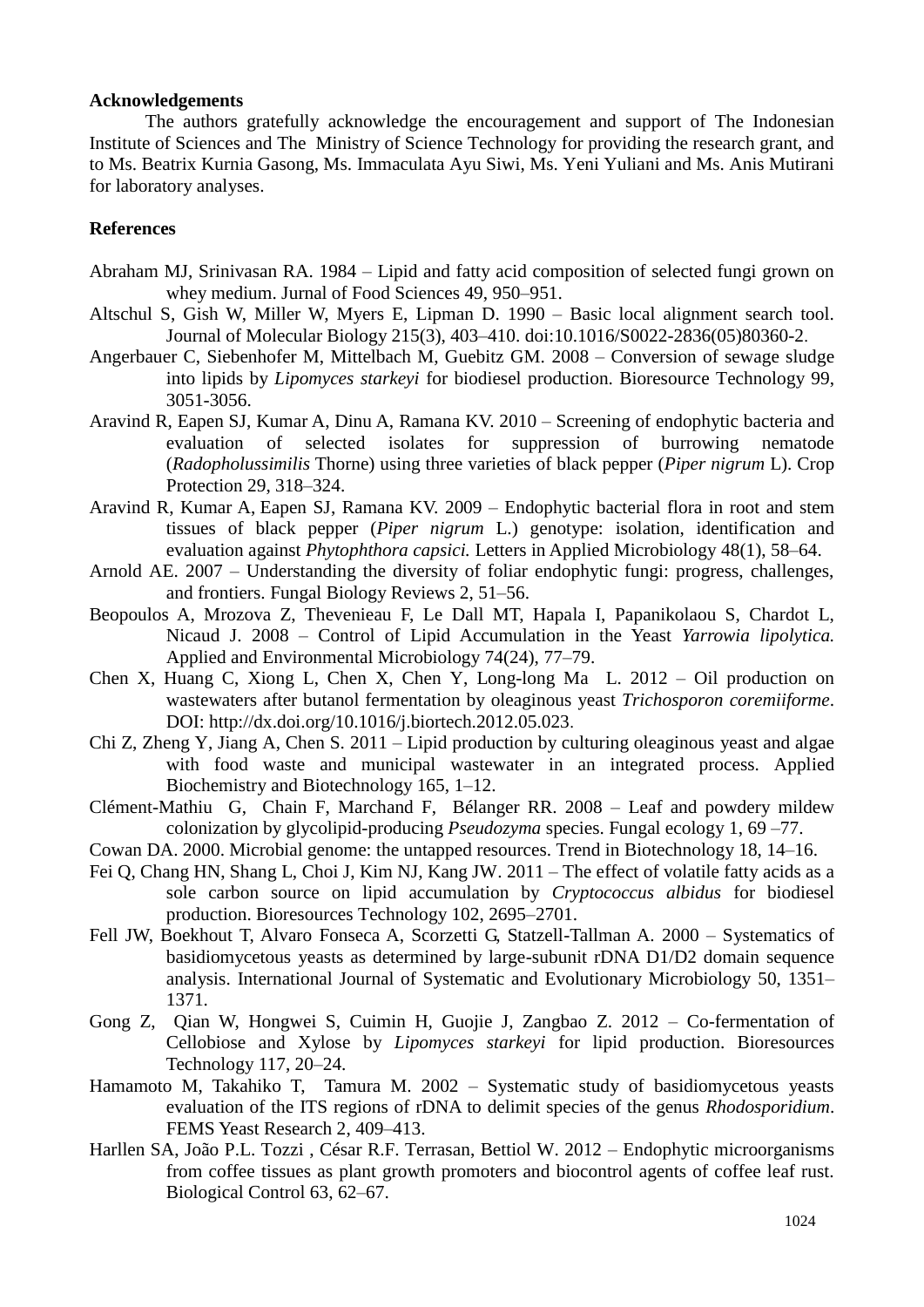- Huang C, Chen X, Xiong L, Yang XY, Xin-de Chen XD, Ma LL, Chen Y. 2013 Microbial oil production from corncob acid hydrolysate by oleaginous yeast *Trichosporon coremiiforme.* Biomass and Bioenergy 49, 273–278.
- Hubenova Y, MarioMitov M. 2010 Potential application of *Candida melibiosica* in biofuel cells. Bioelectrochemistry 78, 57–61.
- Jin G, Yang F, Hu C, Shen H, Zhao ZK. 2012 [Enzyme-assisted extraction of lipids directly from](https://vpn.lib.ucdavis.edu/science/article/pii/,DanaInfo=www.sciencedirect.com+S0960852412001976)  [the culture of the oleaginous yeast](https://vpn.lib.ucdavis.edu/science/article/pii/,DanaInfo=www.sciencedirect.com+S0960852412001976) *Rhodosporidium toruloides*. Bioresources Technology 111, 378–382.
- Kimura [K,](http://www.sciencedirect.com/science/article/pii/S0167701203003099#COR1#COR1) Yamaoka M, and Kamisaka Y. 2004 Rapid estimation of lipids in oleaginous fungi and yeasts using Nile red fluorescence. [Journal of Microbiological Methods](http://www.sciencedirect.com/science/journal/01677012) [56\(3](http://www.sciencedirect.com/science/journal/01677012)), 331– 338.
- Kitcha S and Cheirsilp B. 2011 Screening of Oleaginous Yeasts and Optimization for Lipid Production Using Crude Glycerol as a Carbon Source. Energy Procedia 9, 274 – 282.
- Kumon Y, Yokochi T, Nakahara T, Yamaoka M, Mito K. 2002 Production of long-chain polyunsaturated fatty acids by monoxenic growth of labyrinthulids on oil-dispersed agar medium. Applied Microbiology and Biotechnology 60, 275–280.
- Kurztman and Fell. 2011 Yeast a Taxonomic Study. The Fifth Edition. Elsivier.
- Lai CC, Zullaikah S, Vali SR, Ju YH. 2005 Lipase-catalyzed production of biodiesel from rice bran oil. Journal of Chemistry Technology and Biotechnology 80(3), 331–337.
- Li Y, Zhao Z, Bai F. 2007 High-density cultivation of oleaginous yeast *Rhodosporidium toruloides*Y4 in fed-batch culture. Enzyme Microbiology Technology 41, 312–317.
- Lian J, Garcia-Perez M, Chen S. 2013 Fermentation of levoglucosan with oleaginous yeasts for lipid production. Bioresource Technology 133, 183–189.
- Lian J, Garcia-Perez, M., Chen, S. 2013 Fermentation of Levoglucosan with Oleaginous Yeasts for Lipid Production. Bioresource Technology, doi: [http://dx.doi.org/10.1016/j.biortech.2013.01.031\)](http://dx.doi.org/10.1016/j.biortech.2013.01.031).
- Libkind D, Arts MT, van Broock M. 2008 Fatty acid composition of cold-adapted carotenogenic basidiomycetous yeasts. Revista Argentina de Microbiología 40, 193–197.
- Lin J, Shen H, Tan H, Zhao X, Wu S, Hu C,. Zhao ZK. 2011 [Lipid production by](https://vpn.lib.ucdavis.edu/science/article/pii/,DanaInfo=www.sciencedirect.com+S0168165611001118) *Lipomyces starkeyi* [cells in glucose solution without auxiliary nutrients.](https://vpn.lib.ucdavis.edu/science/article/pii/,DanaInfo=www.sciencedirect.com+S0168165611001118) Journal of Biotechnology 152(4), 184–188.
- Meng X, Yang J, Xu X, Zhang L, Nie Q, Xian M. 2009 Review Biodiesel production from oleaginous microorganisms. Renewable Energy 34, 1–5.
- Morita T, Ogura Y, Takashima M, Hirose N, Fukuoka T, Imura T, Kondo Y, Kitamoto D. 2011 Isolation of *Pseudozyma churashimaensis* sp. nov., a novel ustilaginomycetous yeast species as a producer of glycolipid biosurfactants, mannosylerythritol lipids. Journal of Bioscience and Bioengineering 112(2), 137–144.
- Nie KL, Xie F, Wang F, Tan TW. 2006 Lipase catalyzed methanolysis to produce biodiesel: optimization of the biodiesel production. Journal of Molecular Catalysis B : Enzymatic 43, 142–147.
- Nielsen J.2009 Systems biology of lipid metabolism: From yeast to human. FEBS Letters 583, 3905–3913.
- Pan LX, Yang DF, Shao L, Lie W, Chen GW. 2009 Isolation of Oleaginous Yeasts, Food Technology Biotechnology 47(2), 215–220.
- Peng W, Huang C, Chen X, Xiong L, Chen X, Chen Y, Maa, L. 2013 Microbial conversion of wastewater from butanol fermentation to microbial oil by oleaginous yeast *Trichosporon dermatis.* Renewable Energy 55, 31–34.
- Ratledge C. 1982 Microbial oil and fats: an assessment of their commercial potential. Progress in industrial microbiology 16, 119–206.
- Ratledge C. 1993 Single cell oils: have they a biotechnological future? Trend in Biotechnology 11 (7), 278.
- Roleda MY, Slocombe SP 1, Leakey RJG, Day JG, Bell EM, Stanley MS. 2013 Effects of